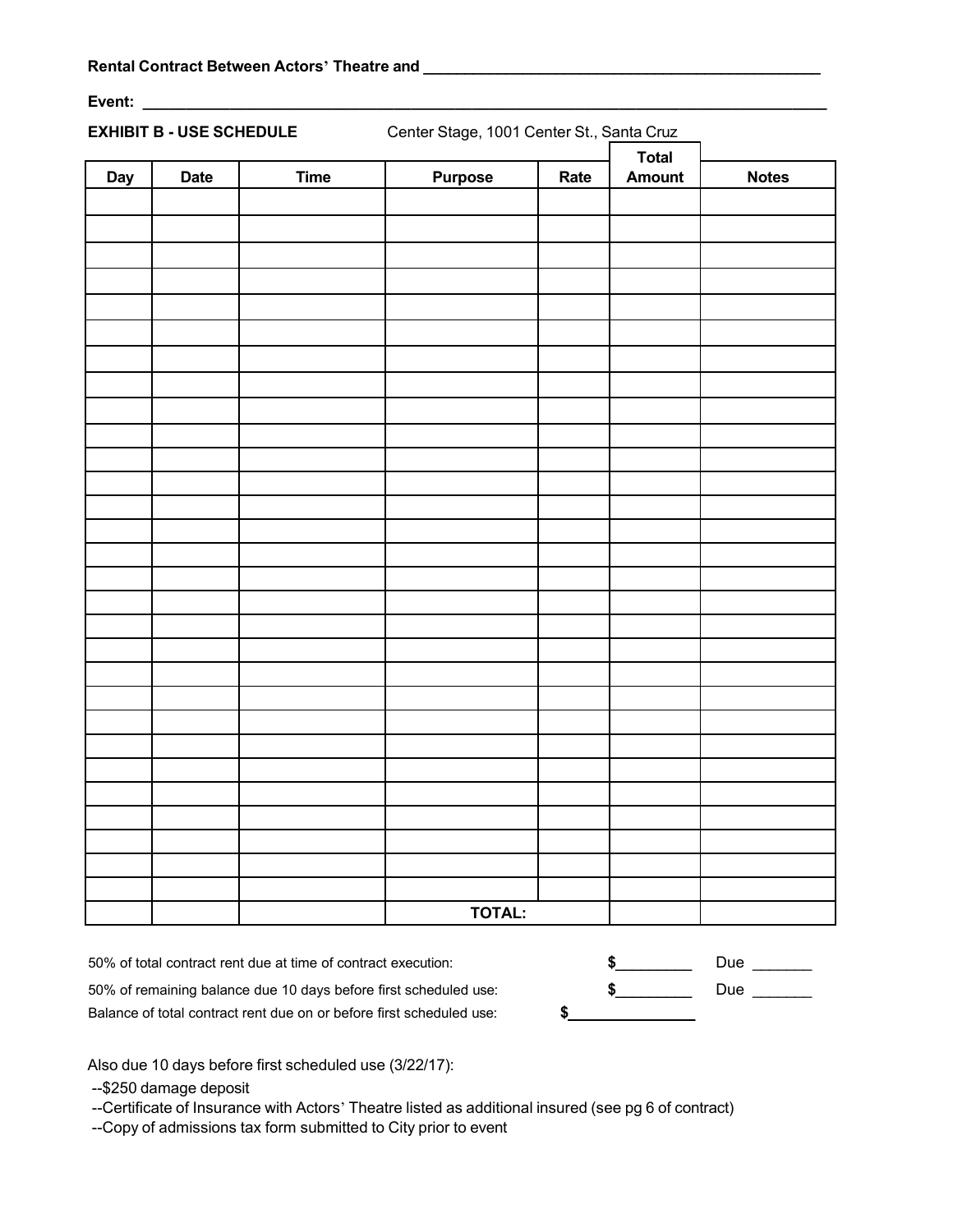

# **RENTAL CONTRACT For CENTER STAGE Santa Cruz**

Revised 6/22/2022

This Contract is between the **Santa Cruz County Actors' Theatre** and **\_\_\_\_\_\_\_\_\_\_\_\_\_\_ \_**  entered into on **a**, for the rental of the theatre space known as Center Stage, 1001 Center Street, Santa Cruz, CA.

Actors' Theatre, herein referred to as "AT," and  $\qquad \qquad$ , herein referred to as the "Renter," agree to the following terms and conditions:

AT herby grants to the Renter use of the facilities as described below for the price and sums stated, on the terms and conditions stated in this contract and the attached Exhibit A "Rental Guidelines and Policies." In the event of any conflict between these documents, this RENTAL CONTRACT shall prevail.

The rented space will be used for a performance or event described/titled as:

| For a total contract rent of <b>\$</b> | due and payable as stated below in Contract Payment                                            |
|----------------------------------------|------------------------------------------------------------------------------------------------|
|                                        | Schedule. Times and rental rates of event are as indicated on Exhibit B "Use Schedule" and are |
| hereby incorporated herein.            |                                                                                                |

**Term**: The duration or the rental period under this contract will be from **\_\_** through and including **\_\_** . This will include all time required by the Renter for the conduct of rehearsals and other pre-production matters for which the Renter requires use of the rented facilities. This term also includes all projected time to be required by Renter for removal of all materials associated with the production and restoration of the facilities to their condition at the beginning of this contract.

#### **DEPOSITS**

**Holds**: AT accepts 30 day holds for specific event dates. No deposit is required to hold dates. Dates are reserved by the completion and approval of a Hold Application form. Holds may be renewed for an additional 14 days. Only two holds per event will be allowed. Holds can be challenged as outlined below and in the Rental Guidelines and Policies (Exhibit A). In order to avoid a challenge and finalize a hold to confirm dates a signed contract and contract deposit must be received by AT within the hold period.

**Challenge fees**: In order to challenge a hold, a \$300 fee is required by credit card or certified check. If a challenge is successful but does not go forward to a signed contract within 30 days, the challenge fee is forfeited. If the challenge is successful the fee is applied to the future rental.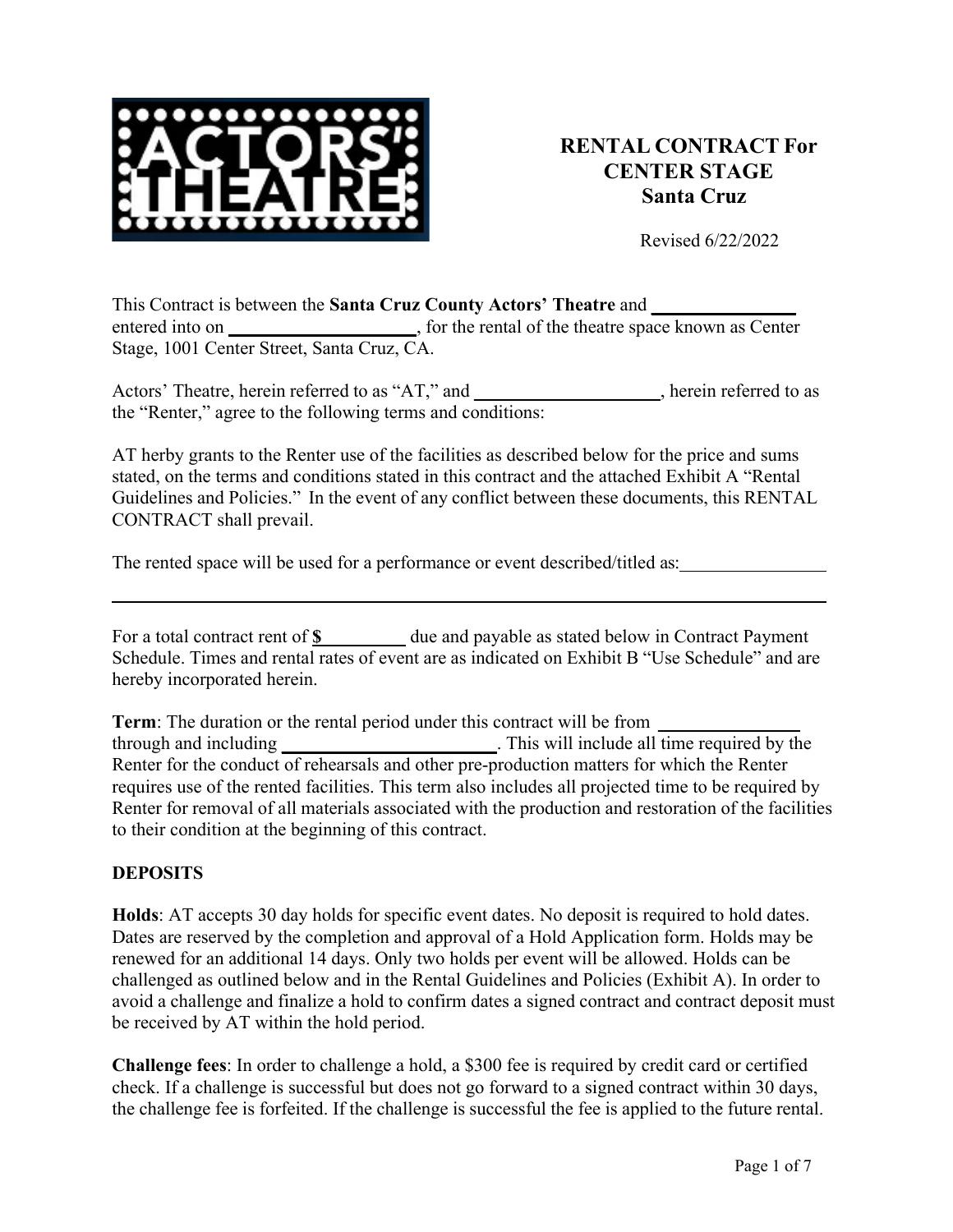**Contract Deposit**: A deposit of 50% of the total contract rent is required concurrent with the signed RENTAL CONTRACT.

**Cleaning, Removal, Damage and Restoration deposit ("Damage Deposit")**: A Damage Deposit of \$250 is due fourteen (14) calendar days before the time of the first scheduled use by Renter. The unused portion of this damage Deposit shall be returned after the final walk through following the last scheduled use by Renter. In the event renter fails to adequately clean, remove what it has installed, repair any damage it caused to the facility and/or restore the facility to condition in which it was received, AT may utilize this Damage Deposit and require additional payment adequate to compensate for renter's failure(s) in this regard. In the event that any Damage Deposit is used by AT, then AT will provide Renter with an itemized statement of the amount of the Damage Deposit applied and additional payment required. The balance of the Damage Deposit, if any, will be refunded within fourteen (14) business days after the last use by the Renter.

**Construction and Maintenance**: All construction in or alterations to the facility must be approved in advance by AT. The facility must be left clean and orderly at all times. Props must be stored in the designated area when not in use. The facility must be locked with all lighting and sound equipment locked in the designated area or in the light and sound booth, whenever the facility is empty. The Renter is responsible for all damage to the facility or theatre, caused by, or as a direct result of the rental, by guests, by the public, patrons, staff, crew, and any subcontractors. This specifically includes, but is not limited to, damage to curtains, projectors, screens, maskings, bathrooms, dressing rooms, seats, stage, sound equipment, lighting equipment and furnishings. Renter shall also be responsible for lost revenues due to damage unless waived by AT.

### **Contract Payment Schedule**:

First payment: with return of signed contract: 50% of total contract rent. (If total contact rent is less than \$250, 100% of total contract rent is due with return of signed contract)

Second payment: thirty (30) days before the first scheduled use by Renter: 50% of remaining rental contract amount.

Third payment: the balance of the total contract rent: is due on or before the first scheduled use. All payments are non-refundable unless cancellation is made, in writing, as stated below.

### **CANCELLATIONS**

**Holds**: If a challenge to the hold date is received, the hold will be cancelled prior to the expiration of the 30 day hold period if Renter is contacted by AT by phone, voice mail or e-mail to the phone number or e-mail address listed below during the 30 day hold period and asked to confirm the hold with a signed contract and 50% deposit. If no such hold confirmation is received within 48 hours from the time of the phone call, voicemail or e-mail message, the hold will be deemed automatically surrendered.

**Cancellation by Renter**: Cancellation of the contract will occur automatically if any of the following defaults by Renter occur:

any required contract payment is not paid on time; any check is returned for No Sufficient Funds; or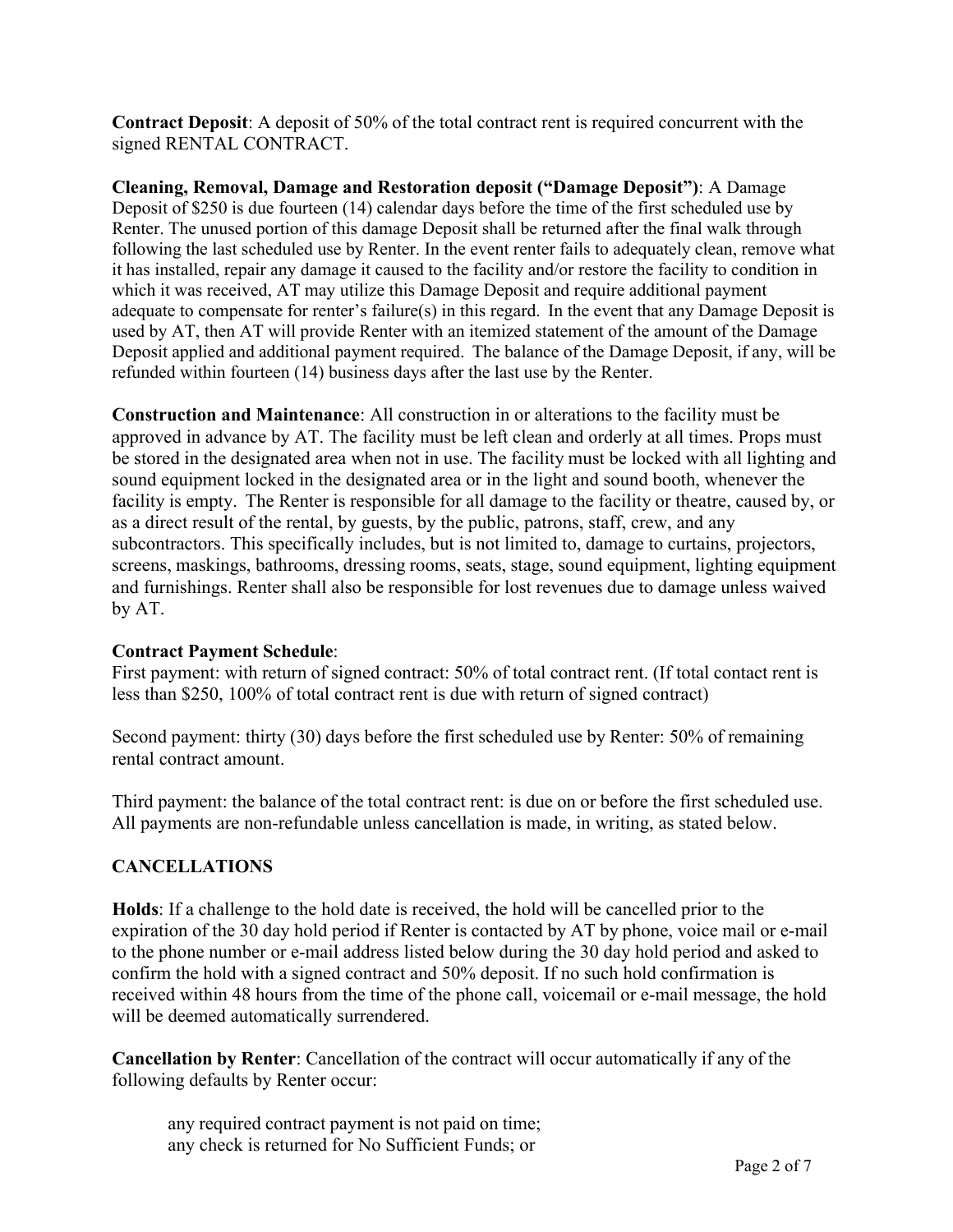any credit card charge is refused,

Any refund owed to Renter as listed below shall be made as follows:

More than 90 days before the time of the first scheduled use: full refund less a \$200 processing fee. Between 90 days and 61 days: refund of 50% of deposited contract payment(s).

Between 60 days and 31 days: refund of 25% of deposited contract payment(s) Between 30 days and scheduled use: forfeiture of all deposited contract payments.

Renter agrees that AT shall have the right to retain in full, all deposited contract payments required by this CONTRACT as **liquidated damages** and reimbursable expenses for cancellation within 30 days of the first scheduled use by Renter.

## **Cancellation by AT**:

No refund cancellation. AT retains the right to cancel this contract by giving written notice at any time to the address listed in the signature section below for any of the following reasons:

Renter's misrepresentation of what is involved in the event;

- Renter's failure to timely provide Certificates of Insurance satisfactory to AT for the insurance coverage(s) required by this contract;
- Bounced deposit of required contract payments;
- Renter's threats of violence or actual violence to AT (including AT's employees, agents or volunteers);
- Renter's threats of damage or actual damage to the theatre (including by Renter's employees, volunteers, subcontractors or patrons; or
- Renter's breach of the terms and conditions of this RENTAL CONTRACT.

Cancellation by AT for any of the above reasons shall result in the Renter forfeiting all contract payments already made and owing AT the entire amount of the rent specified for the rental of the theatre space known as Center Stage, 1001 Center Street, Santa Cruz, CA as if the facility had been used for all dates rented, and whether such rent was paid or unpaid as of the date of cancellation.

Refundable cancellations. AT retains the right to cancel this contract if there is a duly declared local, state or national emergency or *force majeure* (an unexpected and disruptive event ) on (or within 14 days prior to) the scheduled event date. If AT exercises its right to cancel under these circumstances, all deposited contract payments made to AT as of the date of cancellation will either be applied to another date acceptable to both AT and Renter or refunded to the Renter.

Support Personnel and Equipment: The Renter must provide any support personnel and any equipment needed and not present at the rented facility.

**Box Office**: Renter shall provide their own box office services and/or tickets for the event in the Center Stage Theatre which has 88 seats plus a wheelchair area. Renter shall not allow the audience to exceed 90. Renter shall not allow attendance on a Standing Room basis. Renter shall be responsible for collection of all funds in connection with the performance/event and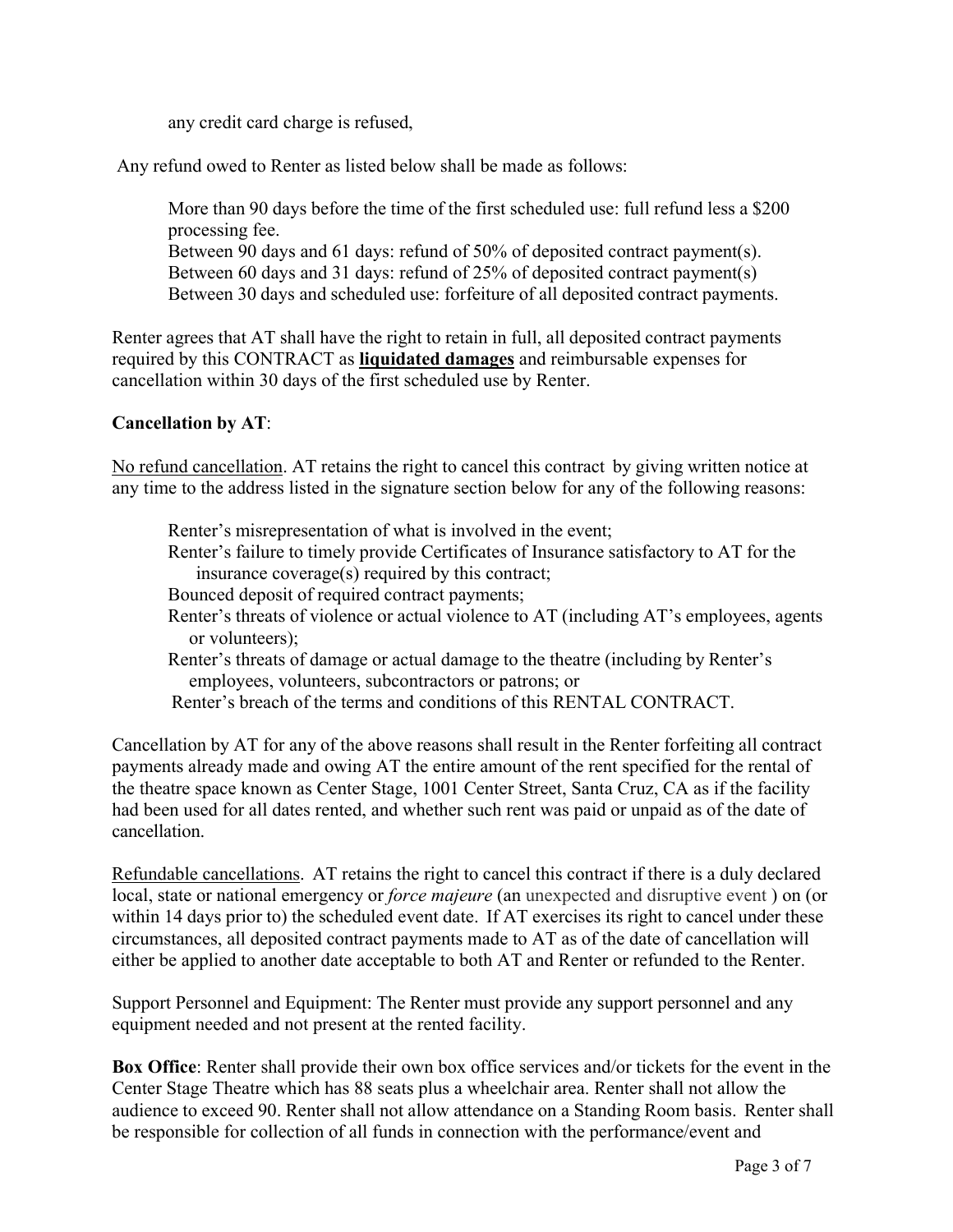reimbursement to patrons in the event of cancellation and shall hold harmless and defend AT from any claims from any patron. Renter acknowledges there is no phone service provided in the box office. Renter shall provide cell phones as necessary.

**Advertising**: Renter shall not publicize the location of any event nor use the Center Stage name unless a signed contract and all required deposits have been received by AT. The name Center Stage shall be used only to identify the location of the Renter's planned event. Renter shall not use or publicize the Center Stage or AT phone numbers and will not in any way communicate or imply that Center Stage or AT is the producing or presenting entity for any event. Renter may post advertising media on the Center Stage bulletin board and kiosk in the lobby of the theatre and AT will post the Renter's event on the theatre website and calendar upon receipt of this Rental Contract signed by Renter and all required deposits.

**Intellectual Property**: Renter is solely responsible for obtaining the rights to perform, display or otherwise use any copyrighted materials including but not limited to text, recorded music, images, choreography or specific stage direction. AT reserves the right to inspect and/or copy such proof at any time upon request.

**Smoking, fire and other safety regulations**: Renter agrees that there shall be no smoking in the theatre or building by Renter or its patrons and Renter agrees to enforce all no smoking laws and ordinances. Renter shall not use any dangerous equipment, machinery, bottle and flammable gases or explosive substances. Renter agrees to comply with all fire and other safety regulations under any applicable law or regulation, including but not limited to those set forth by the City of Santa Cruz (including its Fire Marshal) Renter agrees to exercise due care to assure safety at Renter's event(s) including but not limited to assuring that all lights are safely secured and all hanging instruments have adequate safety cables.

**Non-competition with Restaurant at Art Center**: Other than the sale of intermission concessions and food provided exclusively for the cast and crew for Renter's event(s), Renter agrees that there shall be no food or drinks provided or sold that would in any way compete with the restaurant in the Art Center. Renter is encouraged to work with the restaurant regarding benefits for theatre patrons.

**Surrender of premises**: Renter agrees to surrender the rented premises and return same to the possession of AT in the condition received, reasonable wear and tear excepted, upon the expiration of the deadline for move out or earlier. Renter agrees to indemnify, hold harmless and defend AT against any claim, demand, loss or liability on account of any article(s), equipment or material left on the premises. AT retains the right to use and/or rent such portions of the facilities as may not be rented under this RENTAL CONTRACT.

**Use**: The installation or use of any hardware, equipment or device which causes substantial damage to the stage floor is strictly prohibited. Any Renter whose activity AT determines has caused damage to the floor beyond reasonable wear and tear may be required by AT to repair the floor or if AT determines necessary may be required to replace the floor. If reasonably determined necessary by AT, the stage floor shall be repainted by Renter using Kelly Moore Carbon Black paint only.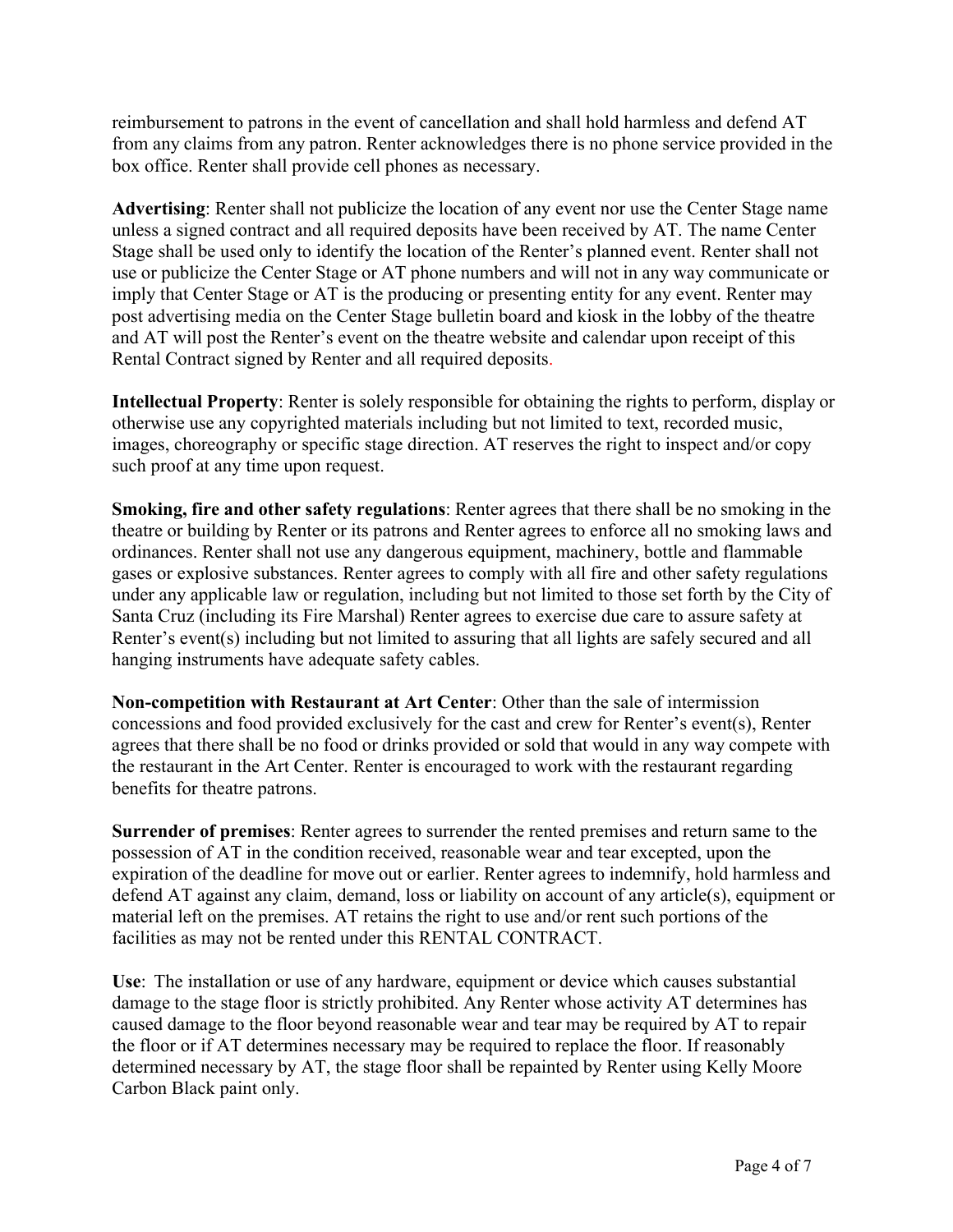Renter hereby represents that Renter is knowledgeable as to the proper use of sound and lighting equipment and further acknowledges and agrees that the Center Stage light board and sound equipment and sound patch cannot be altered nor can any equipment additions be made without the express written authorization of AT.

All construction (sanding, sawing, nailing, substantial painting, etc) related to Renter's event shall be done **off-site**. Assembly of the set on stage shall be kept to a strict minimum.

Renter must supply Renter's own consumables including but not limited to gaff, spike or glow tape, tie line and lighting gels.

Renter shall be responsible after each day's use to ensure that: all equipment including dimmer packs are turned off; air conditioning and/or heating is turned off; tech booth window is closed and bolted, all doors allowing access to the theatre areas are closed and locked and all lights in the theatre areas are turned off.

Prior to departure from the Building in which Center State is located, Renter shall make reasonable efforts to determine whether Renter is the last person then remaining in the Building, and if so Renter shall be responsible for the locking of the front and back doors of the Building.

Renter agrees to strictly comply with the following limitations on use of the theatre as required by the terms of the AT lease of the space: *the Premises are to be used for a Live Theatre productions and ancillary activities supporting live theatre performance, and any other similar use allowed by law, and for no other purpose without the prior written consent of Landlord, which consent shall not be unreasonably withheld. The business conducted by Tenant on the Premises shall be of a character and nature that will not be detrimental to the value of Landlord's Real Property. No use shall be made or permitted to be made of the Premises, nor acts done in or about the Premises, which will in any way conflict with any law, ordinance, rule or regulation (including Landlord regulations) affecting the occupancy or use of the Premises, including, but not limited to, laws or regulations relating to the accessibility or usability of the Premises by disabled persons, which are or may hereafter be enacted or promulgated by any public authority, or which will increase the existing rate of insurance upon the Building or Landlord's Real Property or cause a cancellation of any insurance policy covering the Building*  or Landlord's Real Property or any part thereof. Nor shall Tenant permit to be kept, or use in or *about the Premises, any article which may be prohibited by the standard form of fire insurance policy. Tenant shall not commit, or suffer to be committed, any waste upon the Premises, or any public or private nuisance, nor shall Tenant allow any use to occur on the Premises that may reasonably be considered offensive, noisy or dangerous to other tenants of the building.*

**Indemnification**: Renter agrees to indemnify, hold harmless and defend AT and the Art Center Landlord against any and all claims, causes of actions, demands, suits, judgments, awards for personal injury, bodily injury, death, property damage, and losses of any kind arising in connection with or resulting from the Renter's use of the rented premises, (including but not limited to any which may be brought by Renter's employees, agents, patrons, licensees, designers, contractors, subcontractors and any and all third party parties) which arise out of, result from or in any way are connected with Renter's operations on or use of the premises herein or Renter's acts, activities or presence on the rented premises of AT.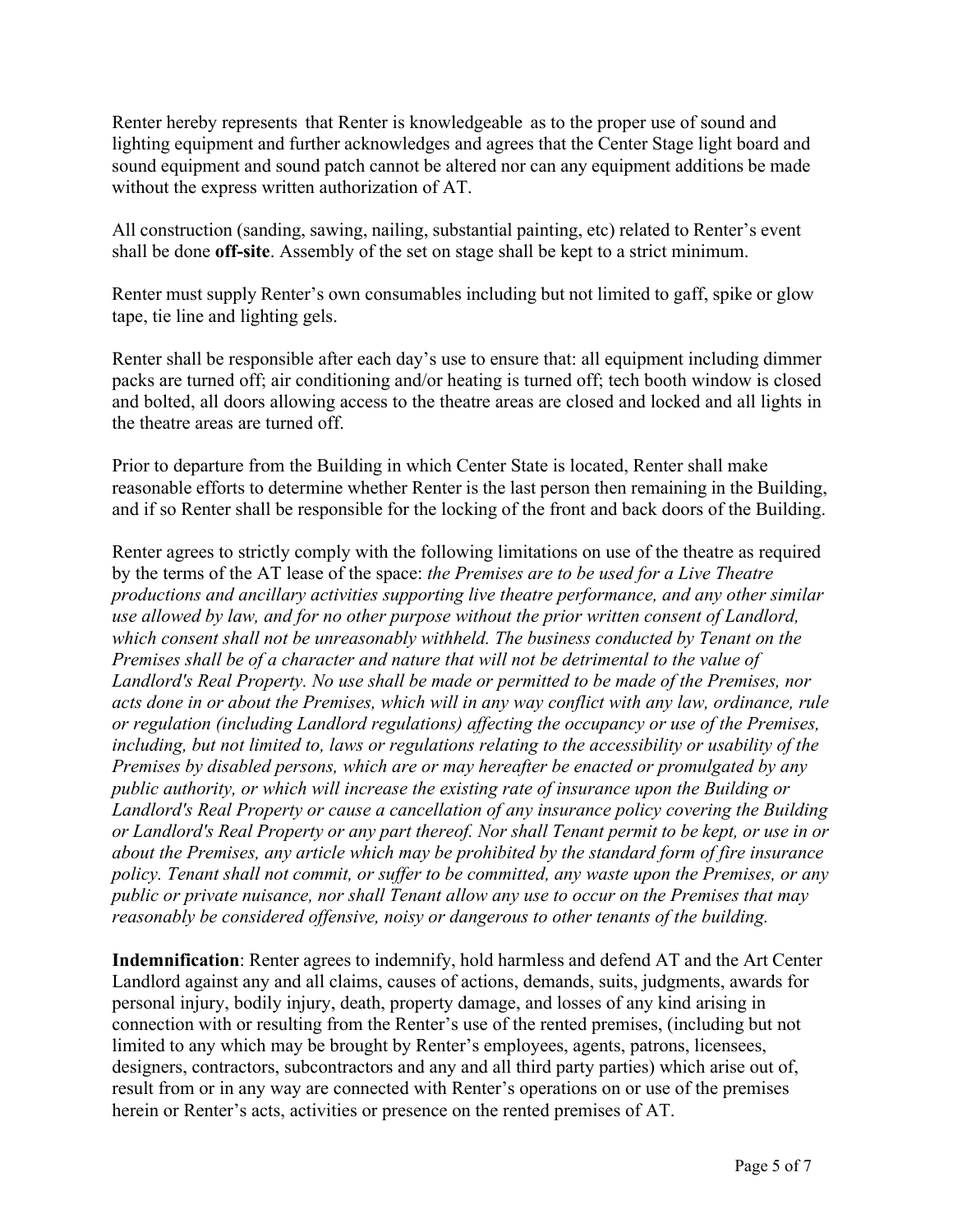**Insurance**: Renter shall provide proof of commercial general liability insurance and special event insurance for general liability by delivery of Certificates of Insurance reflecting the coverage in the amount of \$1,000,000 Combined Single Limit (CSL) with "Santa Cruz County Actors' Theatre" listed as additional insured, together with a statement from the insurer showing the policy is in effect. Renter shall also provide a Certificate of Insurance for Worker's Compensation Insurance in the manner and to the extent required by law. Each required Certificate of Insurance shall be furnished within a reasonable time after the execution of the Rental Contract, but not later than fourteen (14) days prior to the date of the first scheduled use of the theatre by the Renter. If any required Certificate of Insurance is not provided by the deadline, AT retains the right (but shall have no duty) to cancel this RENTAL CONTRACT in accordance with the provision set forth above entitled "Cancellation by AT – No refund cancellation." Cancellation by AT for this reason shall result in the Renter forfeiting all contract payments already made and owing AT the entire amount of the rent specified for the rental of the theatre space known as Center Stage, 1001 Center Street, Santa Cruz, CA as if the facility had been used for all dates rented, and whether such rent was paid or unpaid as of the date of cancellation. Renter shall not be entitled to any exception to this requirement.

All required insurance shall be maintained in force for the complete term of this Contract.

If Renter does not possess insurance, please see Rental Manual for insurance option.

**Disclaimer**: AT hereby disclaims any liability for any personal injury, bodily injury or death occurring during the tenure of the rental by Renter and related to renter's use of the rented premises. Renter applying for use of AT's Center Stage facilities and signing this RENTAL CONTRACT agrees to assume full responsibility for damages to property and all personal injury bodily injury, or death and as between Renter and AT to fully compensate any party entitled thereto for all damages and injuries incurred.

### **Assignment**:

A) Renter may not assign any rights under this CONTRACT nor delegate any duties hereunder, transfer or otherwise encumber any interest in this CONTRACT without the express written consent of AT.

B) Renter agrees not to use the Center Stage theatre for any purpose other than the event(s) scheduled pursuant to this RENTAL CONTRACT and in no case shall any event or use violate any laws, ordinances or regulations adopted by federal, state or local governments and agencies, or any facility rules and regulations as established by AT.

C) Renter agrees to promptly pay all taxes, license fees and take out all licenses or permits required for the use of the premises by federal, state, or local laws or ordinances and agrees to provide evidence of same promptly when requested by AT.

*Signs Publicity and Business Solicitation: Renter shall not, without AT's prior written consent, place, construct, or maintain on the glass panes and supports of the Premises, or on the doors or exterior walls or roof of the Building, or on any interior portions of the Premises that may be visible from the exterior of the Premises, any signs, advertisements, names, logograms, trademarks, descriptive material, or other similar items.*